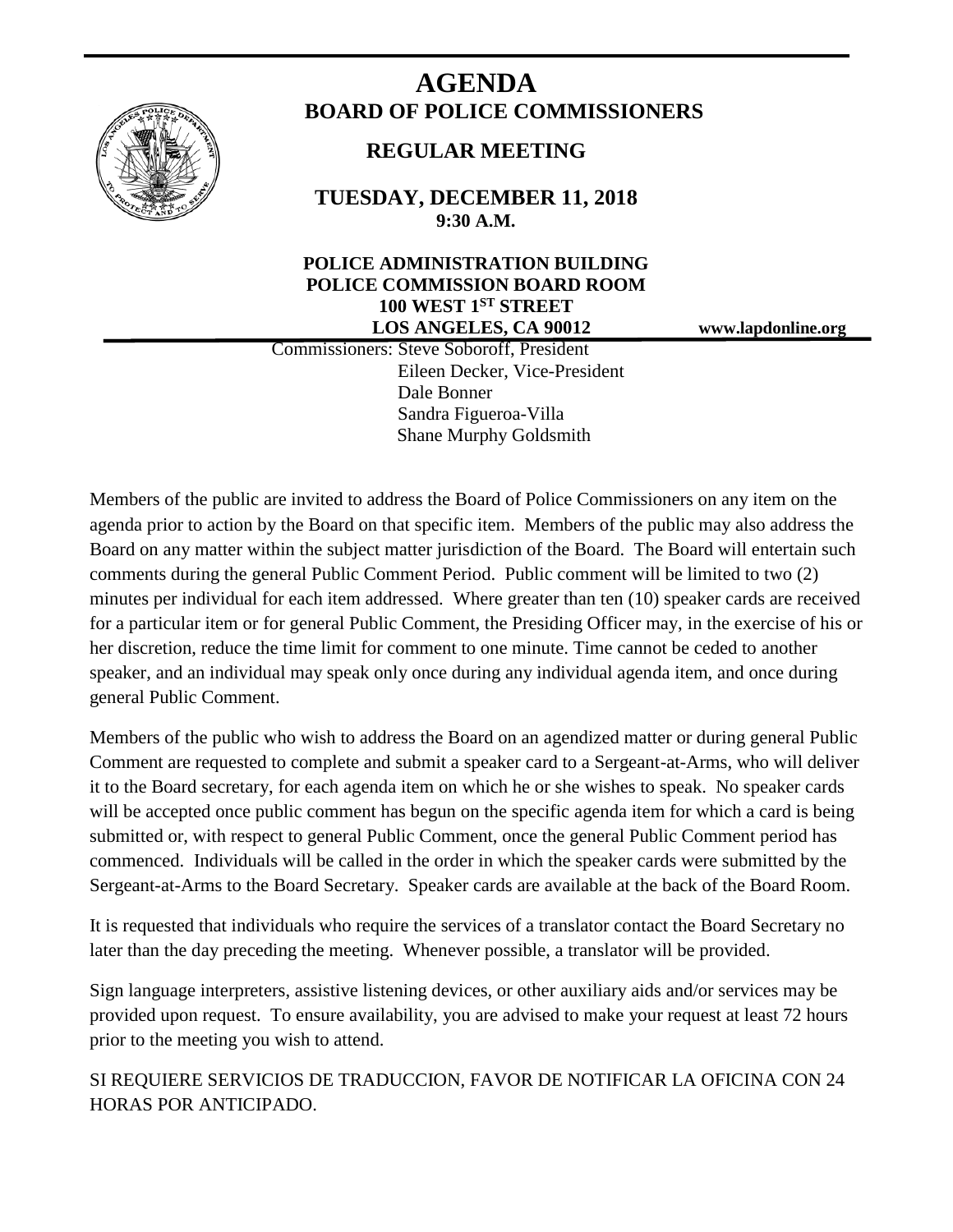#### 1. **CONSENT AGENDA ITEMS**

A. DEPARTMENT'S REPORT, dated December 5, 2018, relative to the donation of four iPhones and one iPad, valued at \$4,000.00, from the Los Angeles Police Foundation, for the benefit of the Office of the Chief of Police, as set forth. [\[BPC #18-0396\]](http://www.lapdpolicecom.lacity.org/121118/BPC_18-0396.pdf)

Recommendation(s) for Board action:

APPROVE the Department's report and ACCEPT the donation.

B. DEPARTMENT'S REPORT, dated December 5, 2018, relative to a monetary donation in the amount of \$1,400.00, from the Los Angeles Police Foundation, to be used to create a tribute page in a program booklet and to purchase tickets for select Department personnel to attend an event in recognition of Ms. Connie Rice, a well-known Civil Rights Attorney, for the benefit of the Office of the Chief of Police, as set forth.

[\[BPC #18-0397\]](http://www.lapdpolicecom.lacity.org/121118/BPC_18-0397.pdf)

Recommendation(s) for Board action:

APPROVE the Department's report and ACCEPT the donation.

C. DEPARTMENT'S REPORT, dated December 5, 2018, relative to a monetary donation in the amount of \$4,080.00, from the Los Angeles Dodgers, LLC., to be utilized for food and recreational activities and events, for the benefit of the Los Angeles Police Department Cadet Program, as set forth. [\[BPC #18-0398\]](http://www.lapdpolicecom.lacity.org/121118/BPC_18-03898pdf)

Recommendation(s) for Board action:

APPROVE the Department's report and ACCEPT the donation.

### **REGULAR AGENDA ITEMS**

#### CONTINUED FROM DECEMBER 4, 2018

A. DEPARTMENT'S REPORT, dated November 26, 2018, relative to the grant application and award acceptance for the 2018 Off-Highway Motor Vehicle Recreation Grant Education & Safety Program, as set forth. [\[BPC #18-0393\]](http://www.lapdpolicecom.lacity.org/121118/BPC_18-0393.pdf)

Recommendation(s) for Board action:

APPROVE the Department's report and TRANSMIT concurrently to the Mayor and City Council.

B. EXECUTIVE DIRECTOR'S REPORT, dated December 6, 2018, relative to the Board of Police Commissioners Response to City Council Ad Hoc Committee on Police Reform relative to qualifications for Hearing Examiners, as set forth. [\[BPC #18-0395\]](http://www.lapdpolicecom.lacity.org/121118/BPC_18-0395.pdf)

Recommendation(s) for Board action.

APPROVE the Executive Director's report and TRANSMIT to the City Council Ad Hoc Committee on Police Reform.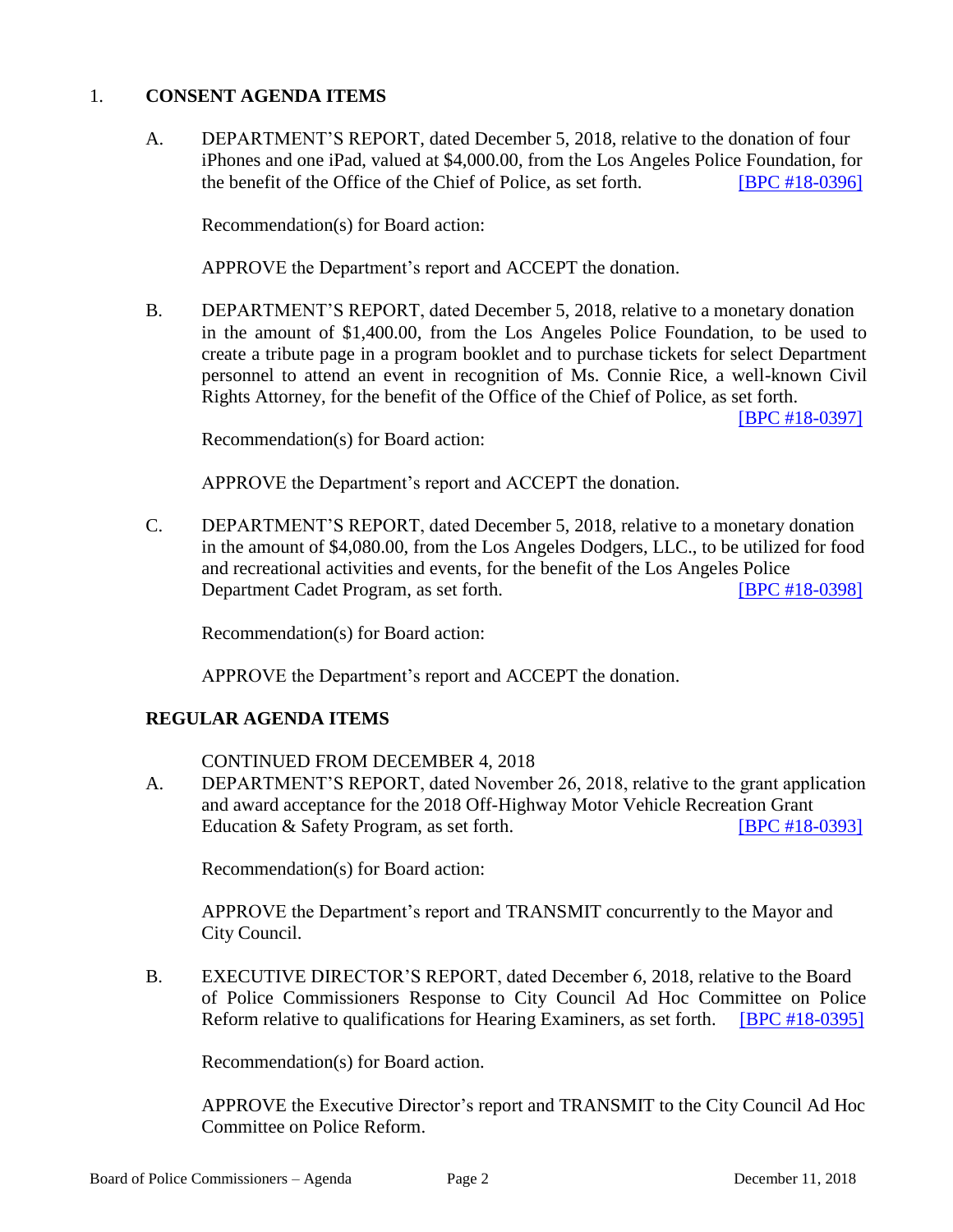C. EXECUTIVES DIRECTOR'S REPORT, dated December 5, 2018, relative to the write-off of uncollectable false alarm receivables for the period October 1, 2014 through December 31, 2014, as set forth. [\[BPC #18-0402\]](http://www.lapdpolicecom.lacity.org/121118/BPC_18-0402.pdf)

Recommendation(s) for Board action:

APPROVE the Executive Director's report and TRANSMIT to the Board of Review.

D. DEPARTMENT'S REPORT, dated December 5, 2018, relative to the Gang Enforcement Detail Selection criteria Audit (AD No. 18-002), as set forth.

[\[BPC #18-0399\]](http://www.lapdpolicecom.lacity.org/121118/BPC_18-0399.pdf)

Recommendation(s) for Board action:

APPROVE the Department's report.

E. DEPARTMENT'S REPORT, dated December 5, 2018, relative to the Department Annual Audit Plan for Calendar Years 2019-2020 and Audit Division Charter, as set forth. **EXECUTE: EXECUTE: EXECUTE: EXECUTE: EXECUTE: EXECUTE: EXECUTE: EXECUTE: EXECUTE: EXECUTE: EXECUTE: EXECUTE: EXECUTE: EXECUTE: EXECUTE: EXECUTE: EXECUTE: EXECUTE: EXECUTE: EXECU** 

Recommendation(s) for Board action:

APPROVE the Department's report.

F. DEPARTMENT'S REPORT, dated December 5, 2018, relative to the Supplemental Police Account Third Quarterly Report (July through September 2018), as set forth.

[\[BPC #18-0400\]](http://www.lapdpolicecom.lacity.org/121118/BPC_18-0400.pdf)

Recommendation(s) for Board action:

APPROVE the Department's report and TRANSMIT to the City Council and City Controller.

#### 3. **REPORT OF THE CHIEF OF POLICE**

- Significant Incidents and activities occurring during the period of December 4, 2018 through December 11, 2018
- Crime Statistics
- Department Personnel Strength

#### **4. PUBLIC COMMENT PERIOD**

#### **5. CLOSED SESSION ITEMS**

- A. PUBLIC EMPLOYEE DISCIPLINE/DISMISSAL/RELEASE/PUBLIC EMPLOYEE PERFORMANCE EVALUATION. Officer Involved Shooting (OIS). Government Code Section 54957.
	- 1. OIS #002-18 Two Police Officer III *(Date of Occurrence – 01/08/18 Involved Party – P. Macias)*